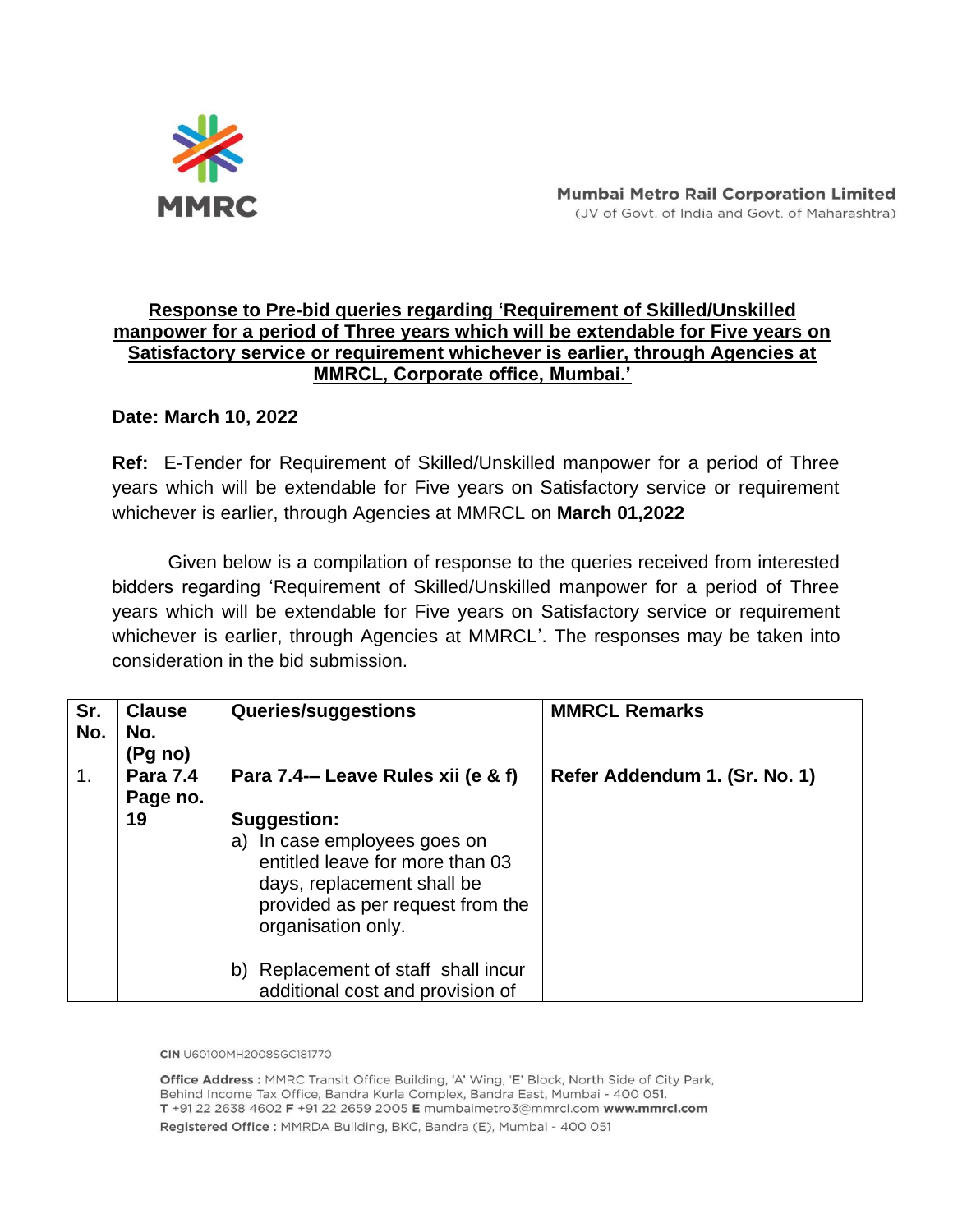

## **Mumbai Metro Rail Corporation Limited**

(JV of Govt. of India and Govt. of Maharashtra)

|    |                                          | manpower without additional<br>cost is not practical and needs<br>amendment due to reason as<br>below:<br>Employee proceeding on<br>entitled leave needs to be paid as<br>well as additional staff deployed<br>as replacement shall also be<br>given salary.                                                                                                                                                                                                                                                                                                               |                               |
|----|------------------------------------------|----------------------------------------------------------------------------------------------------------------------------------------------------------------------------------------------------------------------------------------------------------------------------------------------------------------------------------------------------------------------------------------------------------------------------------------------------------------------------------------------------------------------------------------------------------------------------|-------------------------------|
| 2. | Clause,<br>7.7 (vii)<br>(Page no.<br>21) | <b>Query:</b> Whether service charges<br>(%) includes cost of uniform? If yes,<br>Some bidders may include uniform<br>cost as a part of service charge and<br>service charge %may be high, some<br>bidders may overlook the clause of<br>provision of uniform and service<br>charges % may be low. As service<br>charge is a deciding factor in award<br>of tender, following suggestion may<br>be incorporated:<br><b>Suggestion: Issuance of</b><br>corrigendum regarding reiteration of<br>fact that uniform cost should be<br>included in service charge<br>percentage | Refer Addendum 1. (Sr. No. 2) |

**CIN** U60100MH2008SGC181770

Office Address : MMRC Transit Office Building, 'A' Wing, 'E' Block, North Side of City Park, Behind Income Tax Office, Bandra Kurla Complex, Bandra East, Mumbai - 400 051. T +91 22 2638 4602 F +91 22 2659 2005 E mumbaimetro3@mmrcl.com www.mmrcl.com Registered Office : MMRDA Building, BKC, Bandra (E), Mumbai - 400 051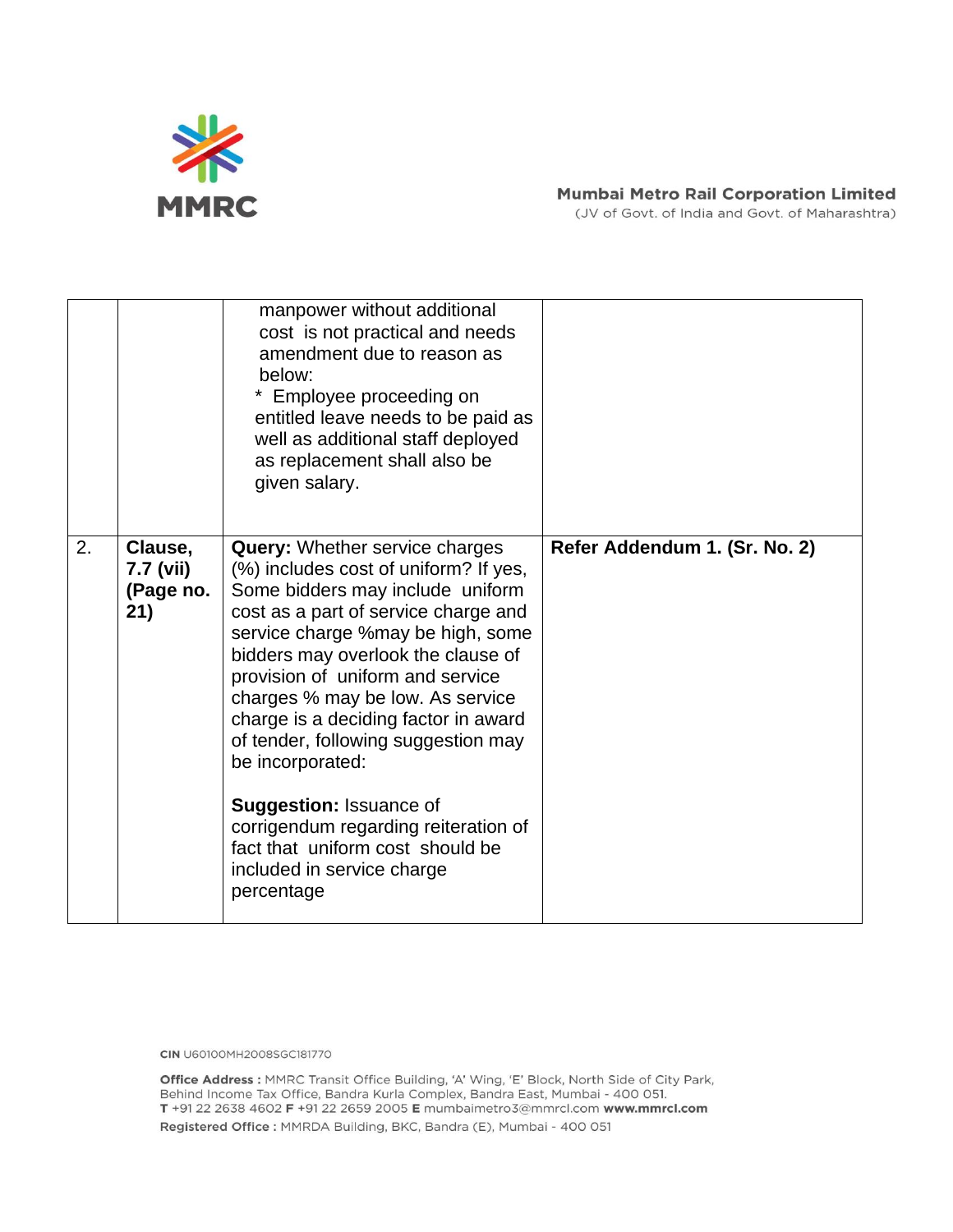

#### **Mumbai Metro Rail Corporation Limited**

(JV of Govt. of India and Govt. of Maharashtra)

| 3. | Para 4<br><u>(d) (ll).</u><br>(Page no.<br>10) | <b>Bidders</b> have shared the<br>experience of quotation of 0%<br>service charge in one of the<br>government organisation's tender<br>and thereafter tender was cancelled.<br><b>Suggestion:</b> As per guidelines of<br>Department of expenditure dated<br>$28th$ Jan 2014 (CS - ), bidders<br>should not quote service charge as<br>0% or "Nil" | Refer Addendum 1. (Sr. No. 3)                                                                                   |
|----|------------------------------------------------|----------------------------------------------------------------------------------------------------------------------------------------------------------------------------------------------------------------------------------------------------------------------------------------------------------------------------------------------------|-----------------------------------------------------------------------------------------------------------------|
| 4. |                                                | <b>Query: Required bifurcation of</b><br>skilled & unskilled employees                                                                                                                                                                                                                                                                             | <b>Skilled Employees - 30</b><br>$\bullet$<br><b>Employees</b><br>Un-skilled Employees - 44<br><b>Employees</b> |
| 5. |                                                | Query: Will the vendor have to<br>provide any kind of medical<br>insurance or workmen<br>compensation to outsourcing<br>employees                                                                                                                                                                                                                  | Yes. Vendor has to provide ESIC<br>and comply with workmen<br>compensation act.                                 |
| 6. |                                                | Query: Are women employees<br>getting Maternity leave?                                                                                                                                                                                                                                                                                             | As per contract labour act, Maternity<br>leave is paid leave and same needs<br>to be complied.                  |
| 7. |                                                | Query: whether Govt. of India or<br>Govt. of Maharashtra Minimum<br>wages will be applicable.                                                                                                                                                                                                                                                      | Govt. of India Minimum wages shall<br>be applicable.                                                            |

**CIN** U60100MH2008SGC181770

Office Address : MMRC Transit Office Building, 'A' Wing, 'E' Block, North Side of City Park, Behind Income Tax Office, Bandra Kurla Complex, Bandra East, Mumbai - 400 051. T +91 22 2638 4602 F +91 22 2659 2005 E mumbaimetro3@mmrcl.com www.mmrcl.com Registered Office : MMRDA Building, BKC, Bandra (E), Mumbai - 400 051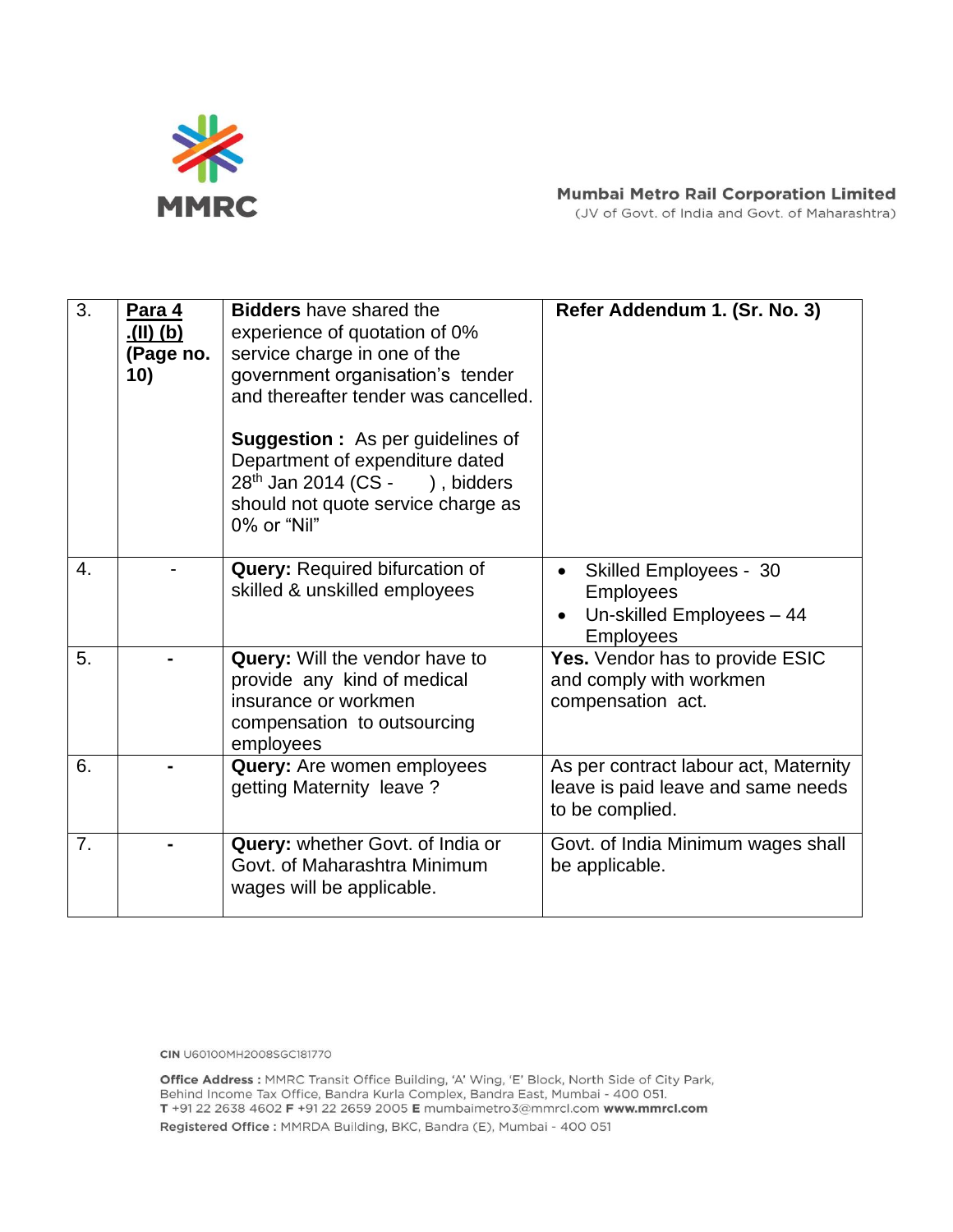

#### **Mumbai Metro Rail Corporation Limited**

(JV of Govt. of India and Govt. of Maharashtra)

| 8. | E-Tender<br>& NIT<br>document<br>$-1.$<br>Details of<br>tender<br>(Page no.<br>2)           | Query: whether EMD is exempted<br>or not, if MSME certificate is<br>submitted.<br><b>Suggestion: Benefits for MSME</b><br>related refund of tender document<br>cost and exemption of EMD may be<br>published if applicable. | Refer Addendum 1. (Sr. No. 4) |
|----|---------------------------------------------------------------------------------------------|-----------------------------------------------------------------------------------------------------------------------------------------------------------------------------------------------------------------------------|-------------------------------|
| 9. | 3<br>Para<br>(Page no.<br>3)<br>Online E-<br>Tender &<br><b>NIT</b><br>document<br>Schedule | <b>Suggestion:</b><br>Closing date may be kept as<br>05.04.2022 as MoM will be<br>published by 11.03.2022.                                                                                                                  | Refer Addendum 1. (Sr. No. 5) |
| 10 | Table<br>of<br>contents<br>(Page no.<br>5)                                                  | <b>Suggestion: Letter of Agreement</b><br>draft shall be enclosed at Annexure.                                                                                                                                              | Refer Addendum 1. (Sr. No. 6) |

 **-sd/-**

**Executive Director (Planning)** Mumbai Metro Rail Corporation Limited

**CIN** U60100MH2008SGC181770

Office Address : MMRC Transit Office Building, 'A' Wing, 'E' Block, North Side of City Park, Behind Income Tax Office, Bandra Kurla Complex, Bandra East, Mumbai - 400 051. T +91 22 2638 4602 F +91 22 2659 2005 E mumbaimetro3@mmrcl.com www.mmrcl.com Registered Office : MMRDA Building, BKC, Bandra (E), Mumbai - 400 051